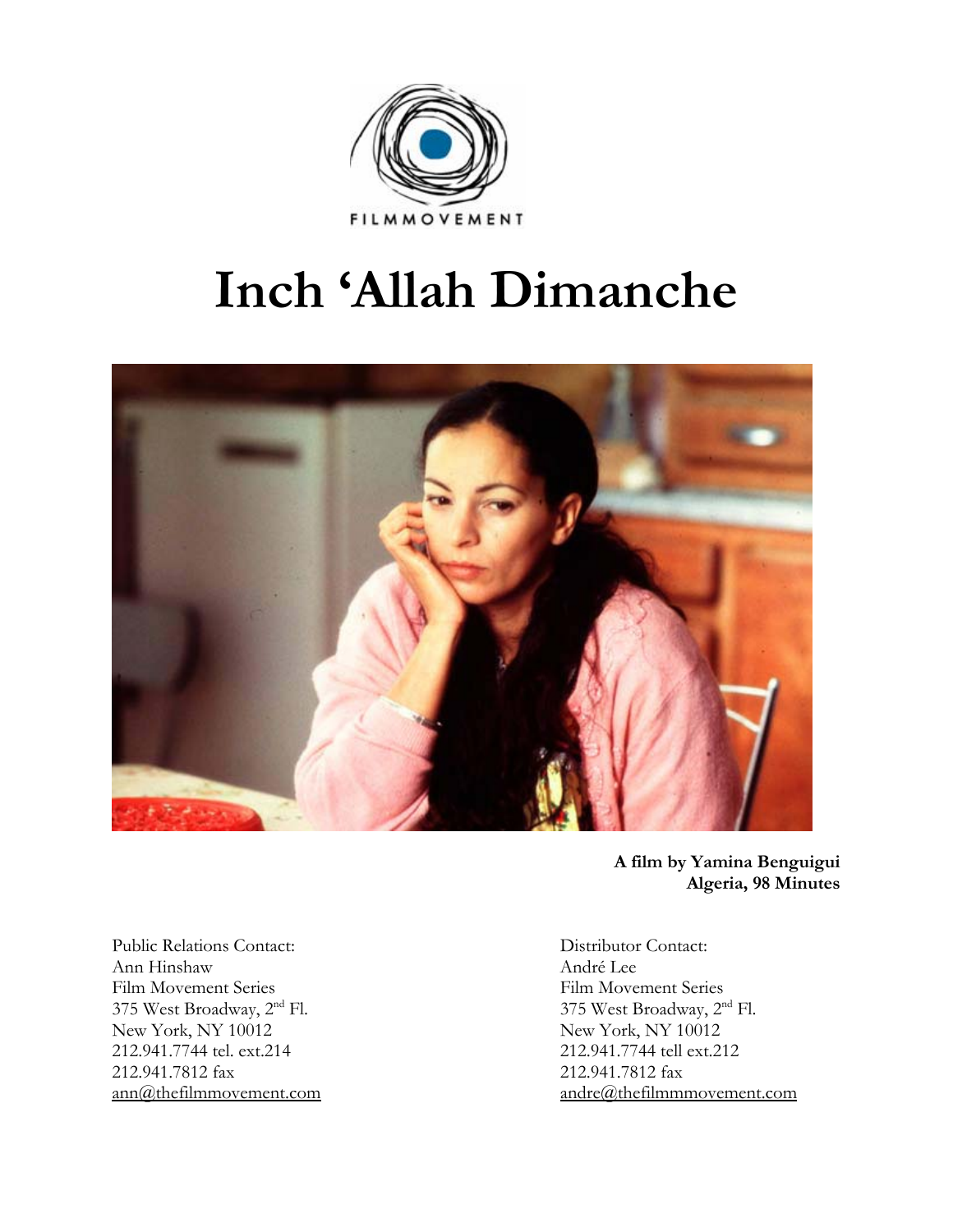# **Cast**

| Zouina                       | Fejria Deliba       |
|------------------------------|---------------------|
| Aïcha, the mother            | Rabia Mokeddem      |
| Malika                       | Amina Annabi        |
| Ali                          | Anass Behri         |
| Rachid                       | Hamza Dubuih        |
| Ahmed                        | Zinedine Soualem    |
| Madame Donze, the neighbor   | <b>France Darry</b> |
| Monsieur Donze, the neighbor | Roger Dumas         |
| Madame Manant                | Marie-France Pisier |
| Melle Briat                  | Mathilde Seigner    |
| Le chauffer                  | Jalil Lespert       |

# **Credits**

| Director/Writer    | Yamina Benguigui       |
|--------------------|------------------------|
| Producer           | Philippe Dupuis-Mendel |
| Production Manager | Stella Quef-Gregorz    |
| Cinematography     | Antoine Roch           |
| Editing            | Nadia Ben Rachid       |
| Production Design  | Marc Marmier           |
| Costume Design     | Malika Khelfa          |
| Mixing             | Nadia Ben Rachid       |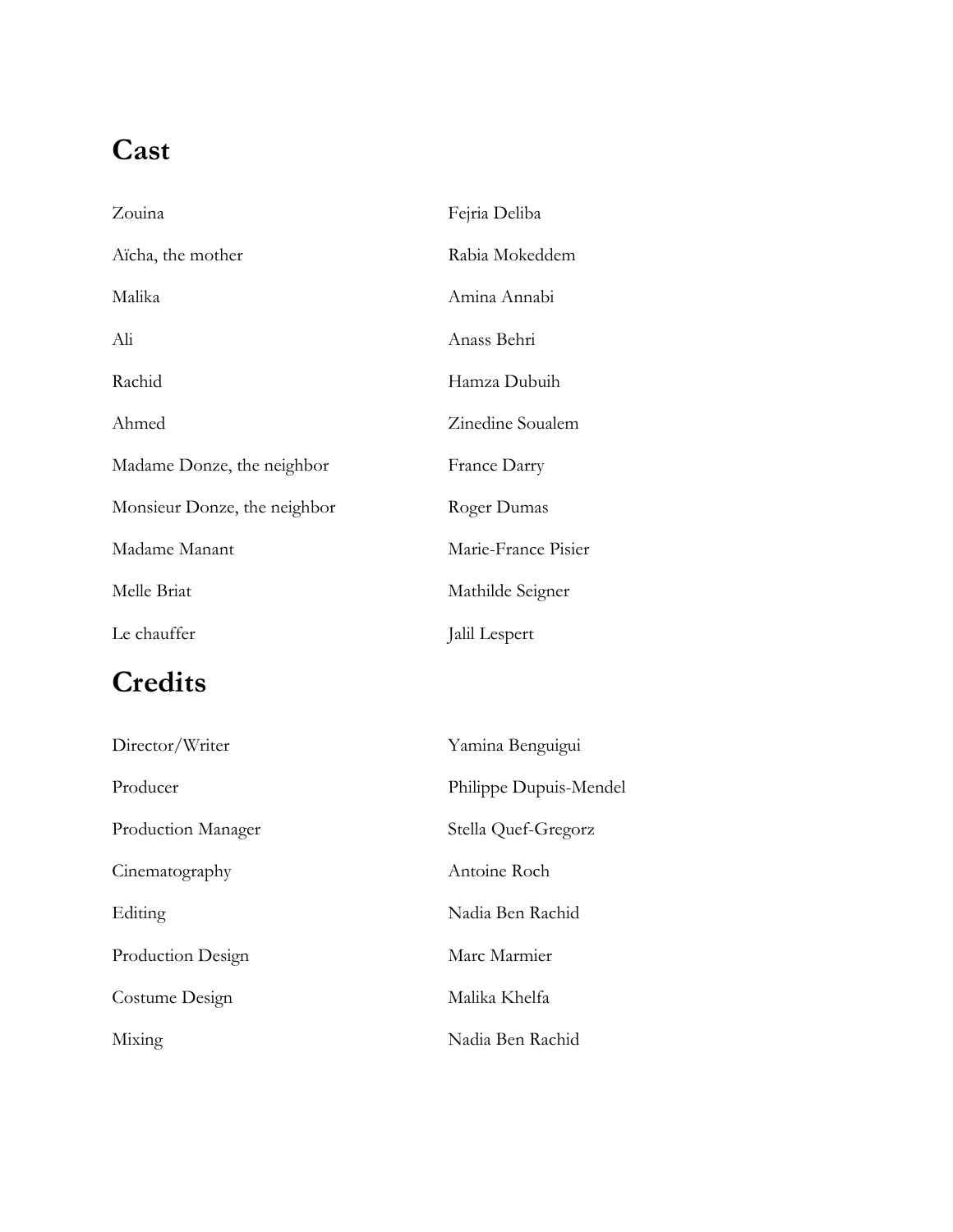### **Short Synopsis**

In 1974, under the "Family Reunion" law, the French government decided to allow the families of Algerian men working in France to legally emigrate to join them. *Inch'Allah Dimanche* tells the story of one such family. After a tearful good-bye to her friends and family in Algeria, Zouina (Fejria Deliba) arrives in France with her three children and moves into a house that her husband has rented for them, filled with the hopes and promises of a new life. However, Zouina's husband Ahmed fears that his wife's honor may be threatened in this foreign society and subsequently forbids her to leave the house. Throughout the film, Zouina is physically abused by her husband and emotionally attacked by her caustically "evil" mother-in-law. Zouina's neighbor, Madame Donze (France Darry), is a xenophobic busybody so obsessed with winning the prize for the best flower garden that she cannot empathize with Zouina and is cruel to her. Meanwhile, a young woman who works in a makeup factory, Nicole (Mathilde Seigner), helps Zouina feel accepted, and sparks her interest in French culture and the new world around her. As the days pass, Zouina finds herself struggling between traditional Algerian values and the rapid feminization and modernization of France. Constantly subject to the tyrannical wrath of her domineering mother-in-law and miles away from her friends and family, Zouina finds her only source of relief is Sunday – the one day that Ahmed and his mother are out of the house – when she takes her children on excursions through the countryside and attempts to come to terms with the difficulties of immigration, integration and an ostensibly impossible sense of independence.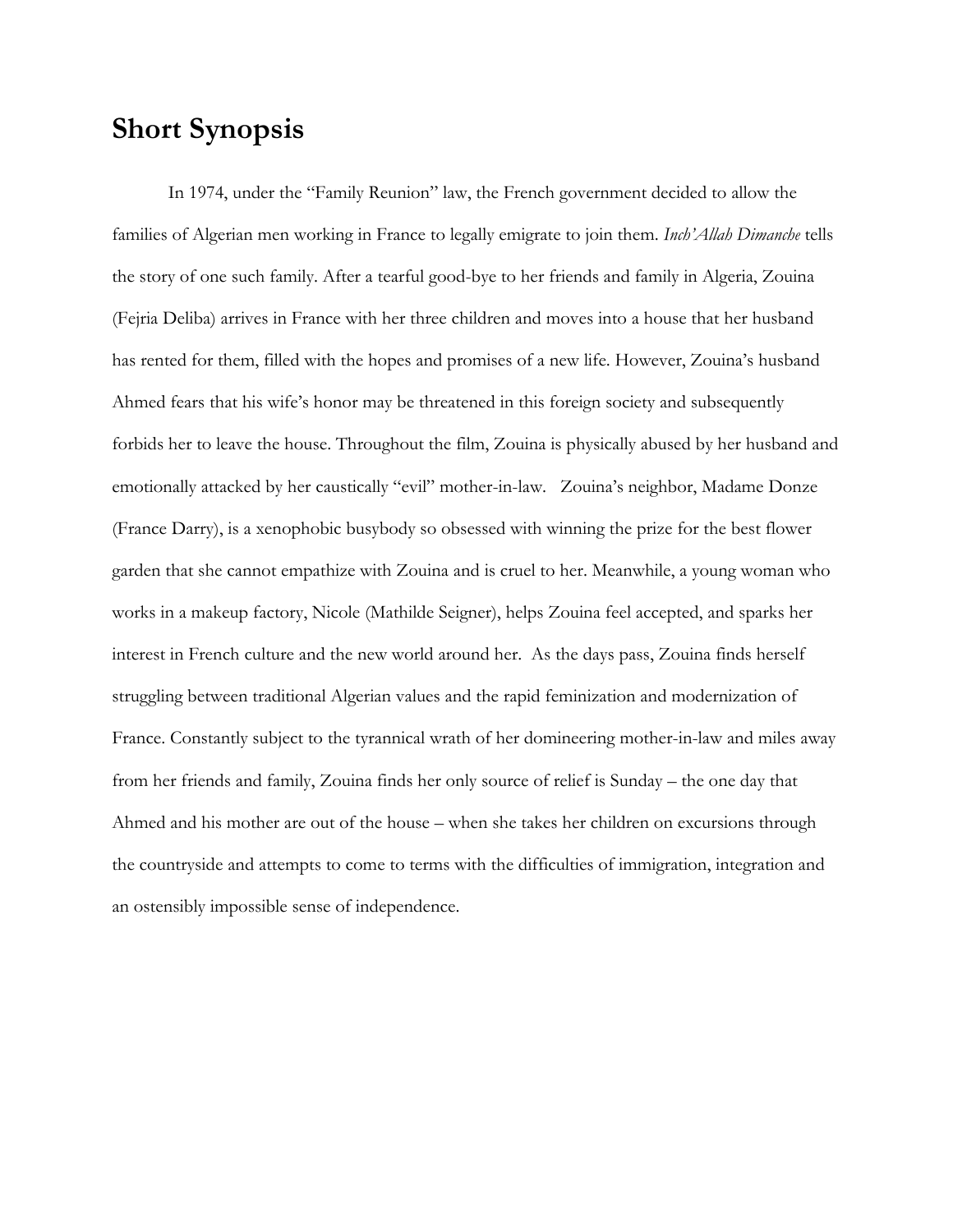# **About the Story**

Drawing on her own childhood recollections, Yamina Benguigui paints an evocative portrait of a young immigrant woman and her experiences in a new culture. *Inch'Allah Dimanche* – or "Inch'Allah Sunday" - is a moving exploration of the problems Zouina faces and her struggle to gain some measure of independence and dignity despite overwhelming odds. Through evocative imagery and emotionally jarring performances, the film presents a harrowing impression of Algerian family life in 1970s France and challenges the xenophobic tendencies commonly associated with French society. Zouina's quarrels with her neighbor Madame Donze manifest the clash of Arabic customs with French traditions at a time of burgeoning feminism. The stunning Fejria Deliba gives a convincingly genuine performance that brings centuries of Arabic tradition to life and challenges the obedience to Muslim patriarchy that has kept Algerian women in the shadows throughout history. Benguigui's meticulous attention to domestic detail and powerful performances by a talented cast serve to create a bittersweet affirmation of hope.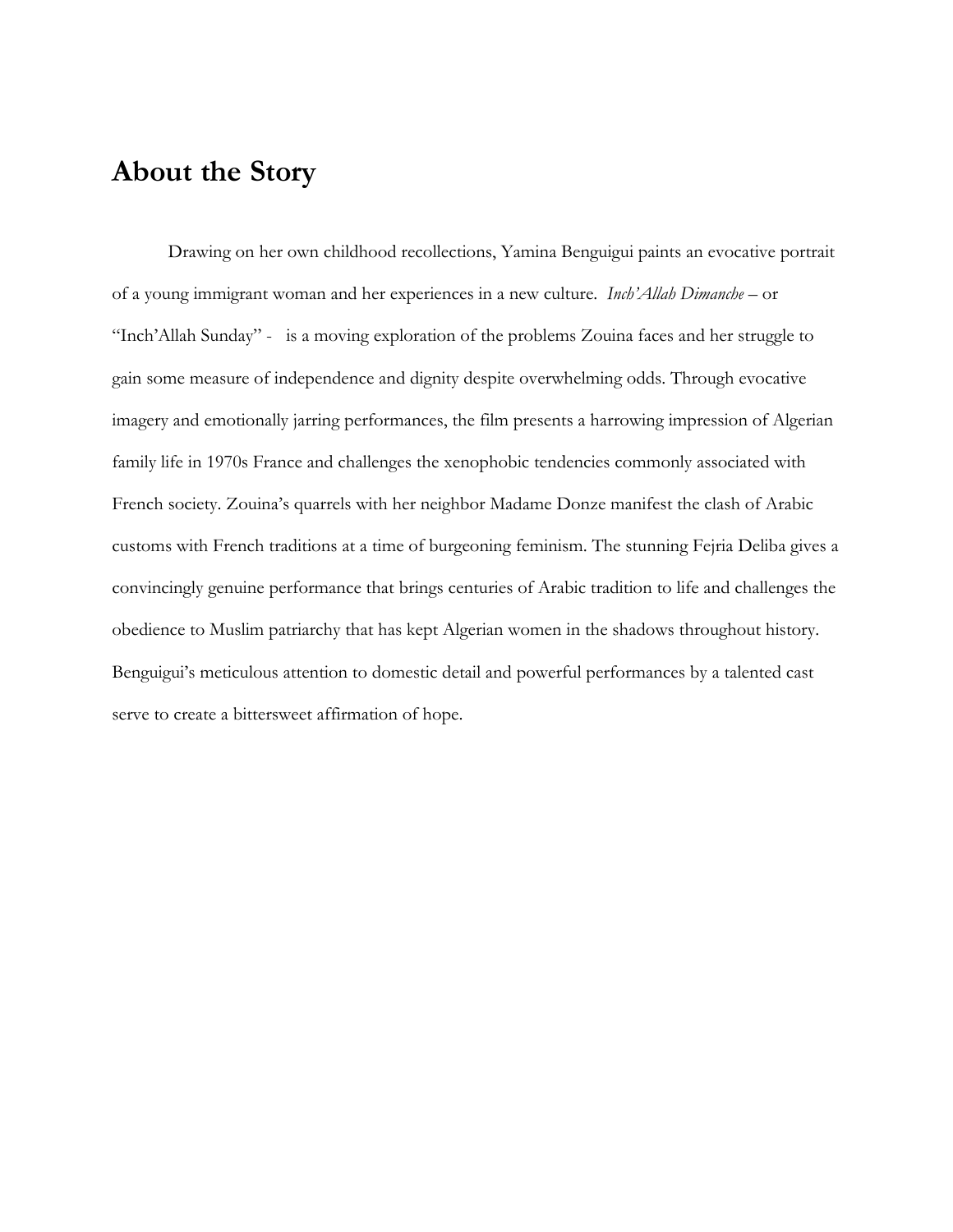### **About the Production**

Yamina Benguigui based the story of *Inch'Allah Dimanche* on her own experiences with immigration and the struggles for autonomy Algerian women continue to face even today. By making this powerful film, Benguigui sought to bring to the surface a part of French history that has remained quiet for so long. She says: "France didn't recognize us or talk about us; the countries which we came from didn't talk about us and knew nothing about us; and our parents were silent, told us nothing. I realized that in France we had this first generation, this first wave of immigrants, who were slowly dying out and vanishing, and it was important for me to stop and capture them, to transcribe their experiences. As the daughter of immigrants, it was important for me that even before moving into fiction, I wanted to capture this memory, and to work with memory."

Benguigui cites Elia Kazan's "America America" as the initial inspiration for *Inch'Allah Dimanche*: "That film touched me because it dealt with immigration and the fate of minorities. The story was my story too, that of my parents that no one had ever told the story of the Muslim community on the fringe of French society, totally invisible within the housing projects. Kazan's film made me aware of the power of images as a means of expression." Benguigui also recognizes Lakhadar Amina's film *Chronique des années de braise* which won the Palme d'Or in 1975 as a catalyst for her career: "I don't know if I'd have dared to try anything without him," she says of Amina, "He led me from dreams to reality. After all, how could I have dared to dream of the cinema when I didn't even have the right to control my own destiny?"

*Inch'Allah Dimanche* emphasizes Zouina's sense of entrapment in a new world, isolated from all of her friends and relatives and forbidden to leave the home. According to Benguigui, "In France, she's in prison. It's at the end that we see Zouina's true face, her true identity. What the film depicts is her first tottering steps towards her own liberation." In this mélange of drama, comedy and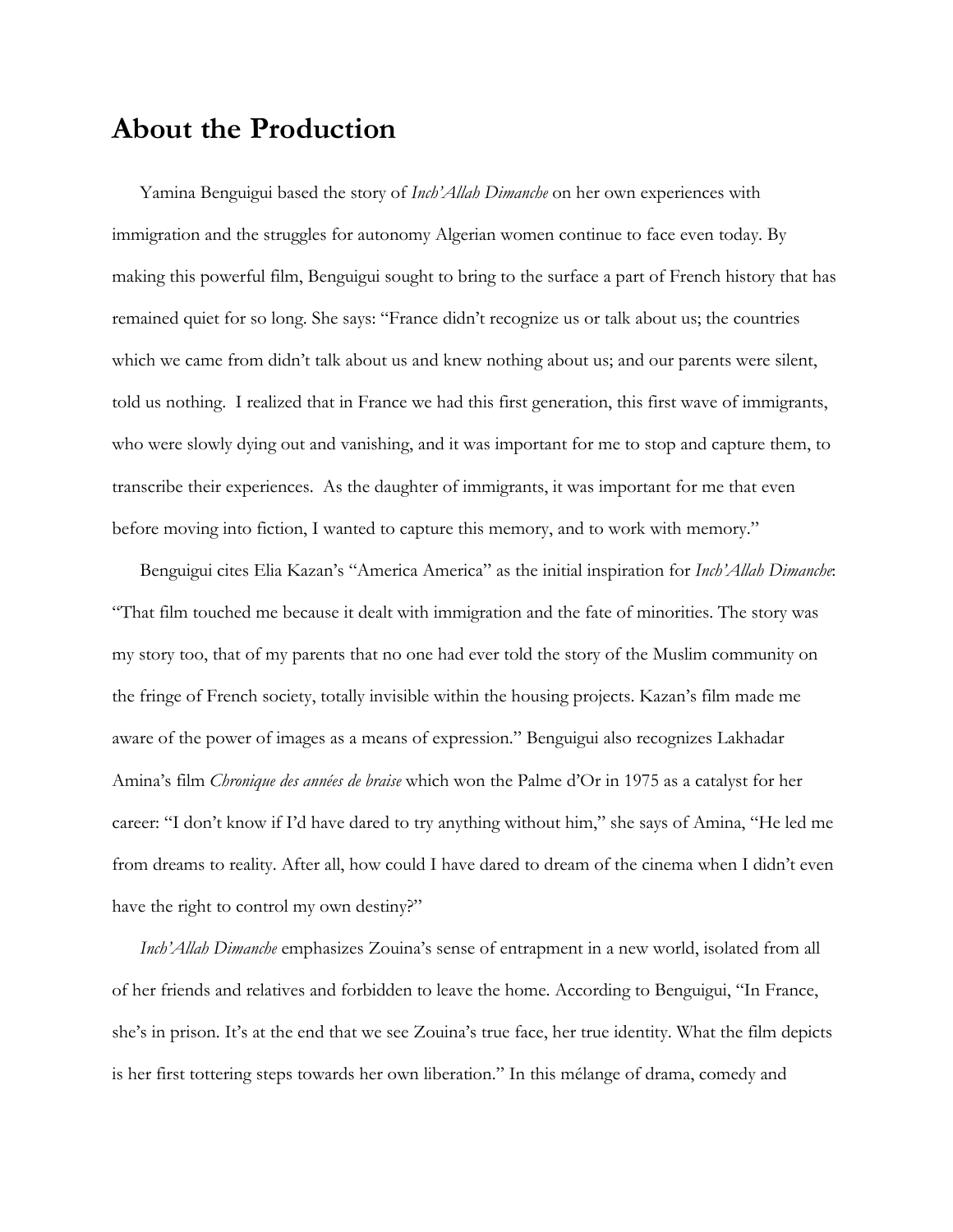adventure, Yamina Benguigui paints a portrait of one immigration experience that is merely a microcosm of the life experiences of all of us. This film teaches us to cherish every day like Inch'Allah Sunday and never lose hope no matter what. As Benguigui tells us, "I wanted to recount a moment in the history of the immigration of Algerian women in France, the mothers of today's second generation, in an intimate, moving and above all sincere way."

Benguigui asserts that she always had Fejria Deliba in mind for the role of Zouina; in fact, she says, "I was thinking of her when I wrote the character. She's a rare and talented actress. She is also an extraordinary woman." Benguigui also explained that, throughout the production of the film, the line between fiction and reality was very thin as the clash between Muslim custom and French tradition that encompasses the film extended to the shooting: "[Fejria Deliba] found herself dealing in the film with the actress playing Aicha who couldn't stand removing her dress to perform a fight scene, telling us both that it was "Rlam" (a sin) […] This shoot brought all our secrets to the surface, everything that each of us had kept buried, leading to unbelievable osmosis between us."

According to Benguigui, "For me, making films like this is a way of initiating a dialogue. I'm relating a moment in the history of Algerian immigration in France but I'm also relating something that belongs to French society. It's my way of confirming my identity as a filmmaker by telling our stories in the hope that you will then tell yours, which are also ours…"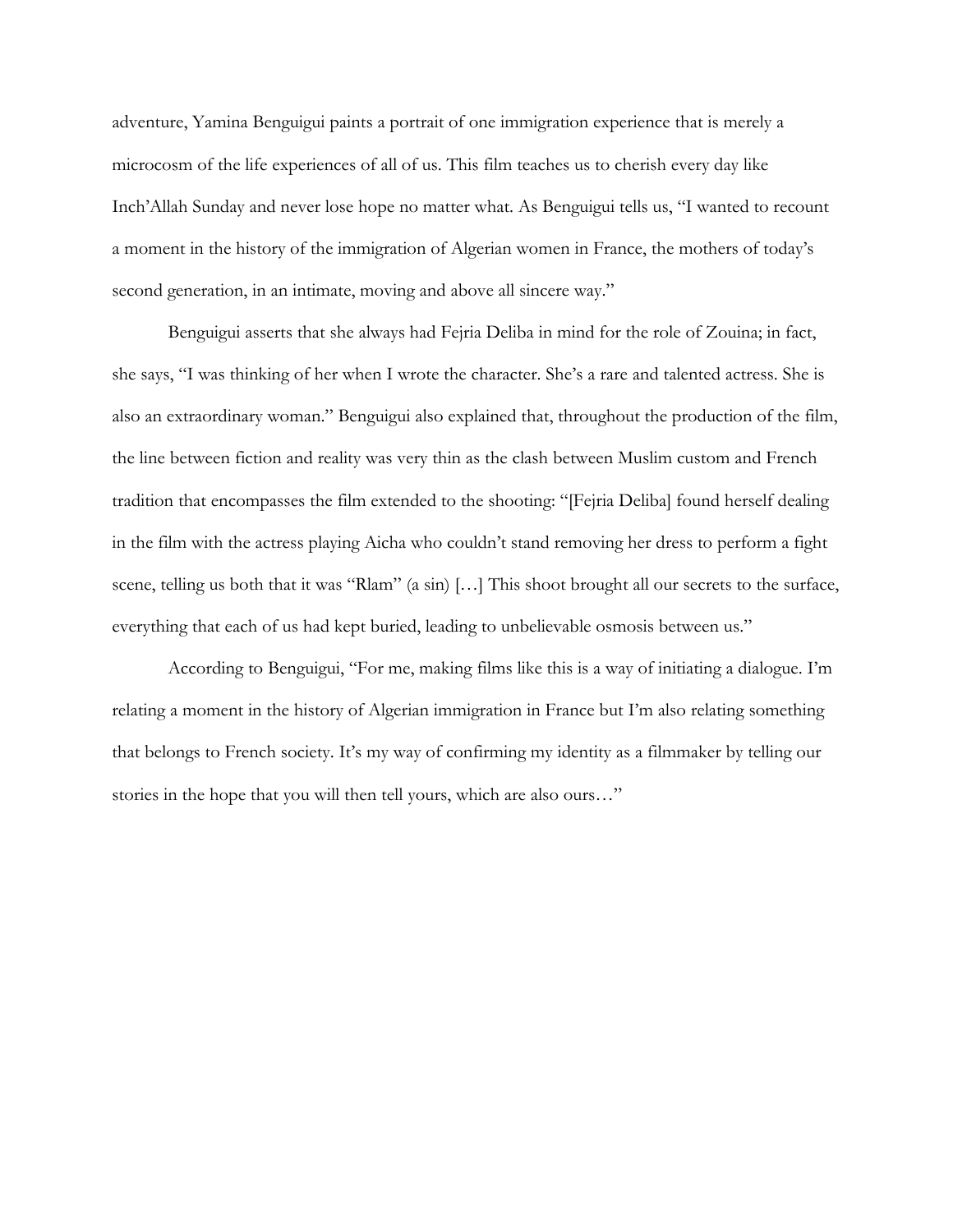# **Festival History**

- Toronto International Film Festival winner FIPRESCI Award
- Marrakech International Film Festival winner Grand Prix Award
- Bordeaux International Festival for Women in Cinema winner Audience Prize Golden Wave Award
- Amiens International Film Festival winner Special Jury Prize
- Closing Night Film Women with Vision: On the Move
- Official Selection Film Society of Lincoln Center: Rendezvous with French Cinema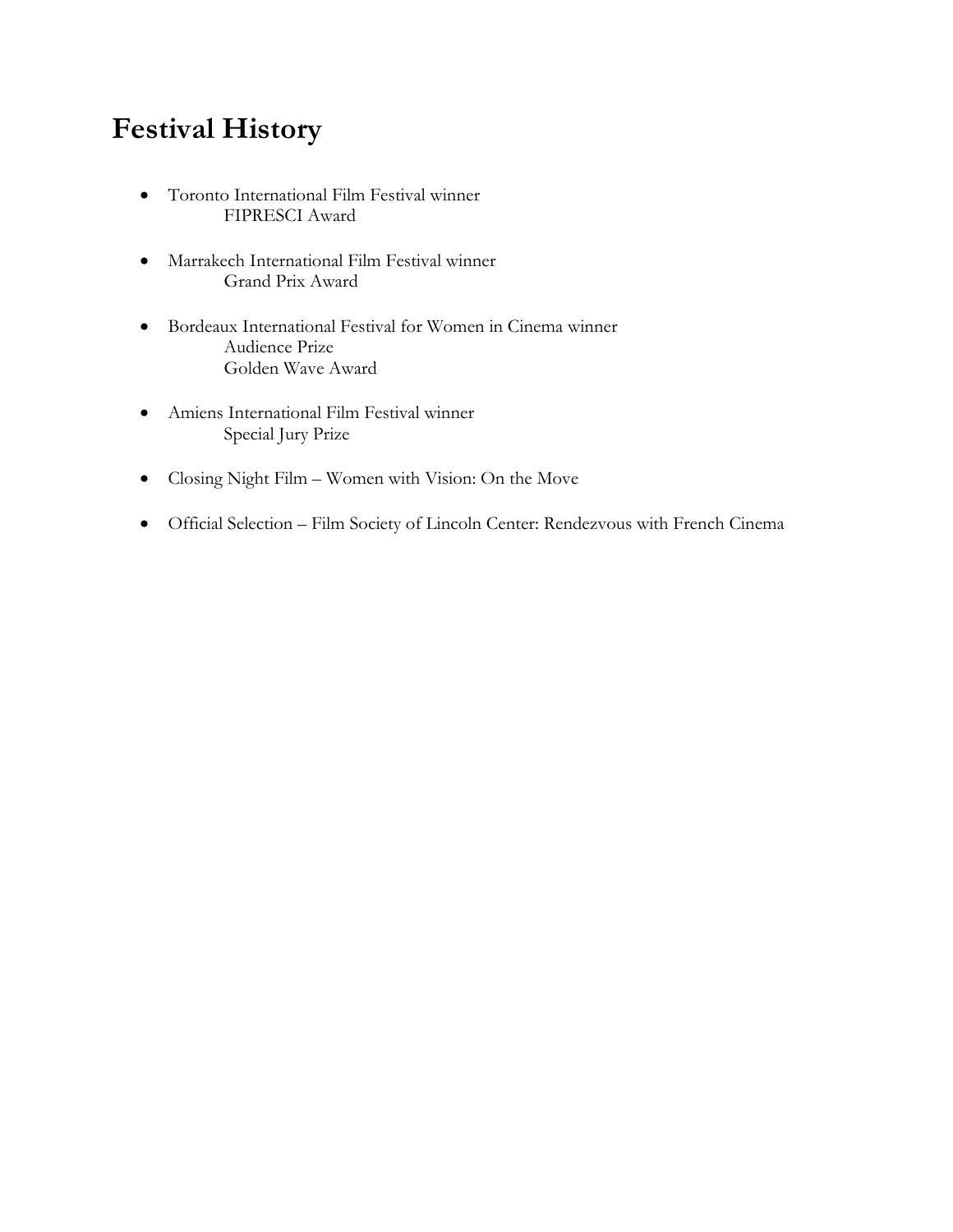### **About the Director**

Born in Lille, France on April 9, 1957to Algerian parents, film director **Yamina Benguigui** is renowned for her penetrating cinematic treatises on gender issues related to the North African immigrant community in France, particularly the Maghreb. Benguigui began her career as assistant to Jean-Daniel Pollet for four years before beginning to write and direct her own films including the documentaries *Women of Islam* in 1994 and *Immigrant Memories*—*The North African Inheritance* in 1997. It was *The Immigrant Memories- the North African Inheritance* that marked her success in the film industry. This stunning reflection on the memory and the exile of North African immigrants was welcomed favorably by critics and the general public. Since then, Benguigui has realized a series of short films and documentaries including *The Perfumed Garden* (2000), *Pimprenelle* (2000) and *Pas d'histoire! A Look at Everyday Racism* (2000). In 2001, she made her first feature-length fiction film *Inch'Allah Dimanche*. Despite her success, it took Benguigui awhile to be accepted both by her family and the general public as a prominent Algerian female filmmaker. According to her, "It was extremely difficult for me. One price I had to pay was that I had to be willing to cut myself off from my father. My father was not willing for me to follow this career, and it's only recently that I've been able to reestablish contact with him […] Because you're cut off to some extent from French society, you have to really impose yourself, you have to really fight to be able to work on subjects like this, subjects and realities that France isn't necessarily willing to acknowledge. It's a constant struggle, and you're constantly juggling several different hats: the hat of a woman, a director, the daughter of immigration. It's not easy."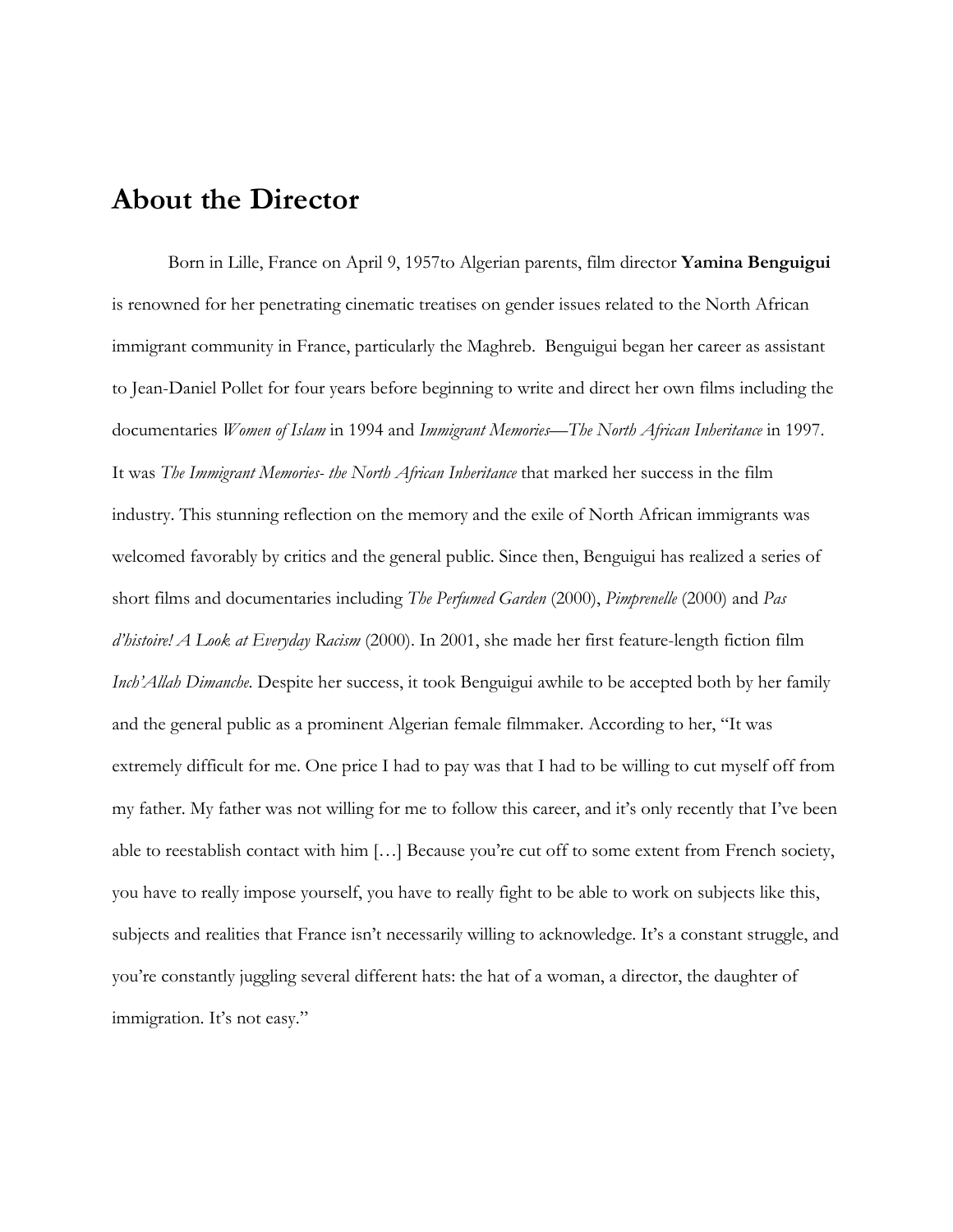#### Filmography:

*Women of Islam* 1997 Immigrant *Memories*—*the North African Inheritance Pas d'histoire! A Look at Everyday Racism The Perfumed Garden Pimprenelle* 2001 Inch'Allah *Dimanche* 

## **About the Cast**

#### **Fejria Deliba**

Fejria Deliba studied at the School of National Theater in Chaillot under the direction of Antoine Vitez from 1987-1989 and has appeared in myriad theater productions including "La Comédie des Mots" (1990), "La Misère du Monde" (1995) and "Bérénice- Racine" (1994). Yamina Benguigui wrote the role of 'Zouina' with actress Fejria Deliba in mind, who's filmography includes 'Marie-Line' (2000), 'La Bande des quatre' (1988) and 'De bruit et de fureur' (1987). Fejria has also written and directed the short film 'Le petit chat est mort' (1992), winner of the French Syndicate of Cinema Critic's Award.

Filmography, Actress:

2003 Virus au paradis

2001 La Fosse rouge

2001 Inch'Allah Dimanche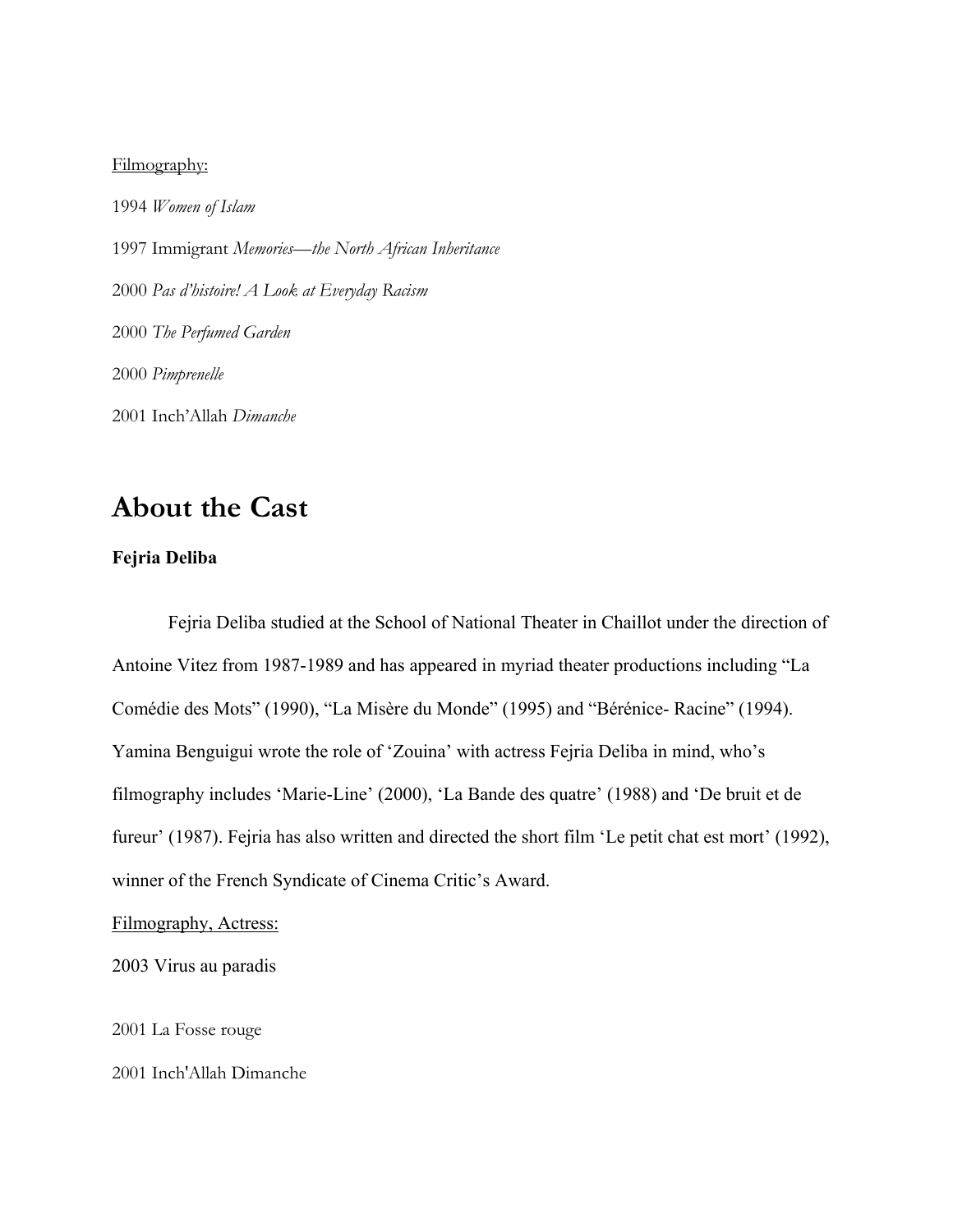1998 Fin août, début septembre (Late August, Early September) 1988 Gang of Four 1988 Sound and Fury (1988)

#### Filmography, Director:

1991 Le Petit chat est mort

#### **Zinedine Soualem**

Born in 1957 in Thiers, Puy-de-Dôme in France, Zinedine Soualem made his theatrical debut in 1983 with *Les Paravents* by Patrice Chéreau. He then pursued a career in theater before appearing on-screen in the 1983 films *La Bête Noire* directed by Patrick Chaput and *Hanna K directed by Constantin Costa-Gavras.* In 1992, he worked with Cédric Klapisch in *Rien du Tout* and continued to work with the filmmaker in other films including *Chacun Cherche son Chat* in 1996 and *Ni Pour ni Contre (bien au contraire)* in 2003. Soualem has appeared in over 75 films and enjoys working under the direction of young filmmakers such as Yamina Benguigui in *Inch'Allah Dimanche.* 

#### Filmography (notable and most recent):

2003 Silver moumoute 2003 La Vie en gros 2003 Ni pour, ni contre (bien au contraire) 2002 L' Auberge espagnole, L' (2002) 2002 Satin rouge 2002 Astérix & Obélix: Mission Cléopâtre 1995 La Haine